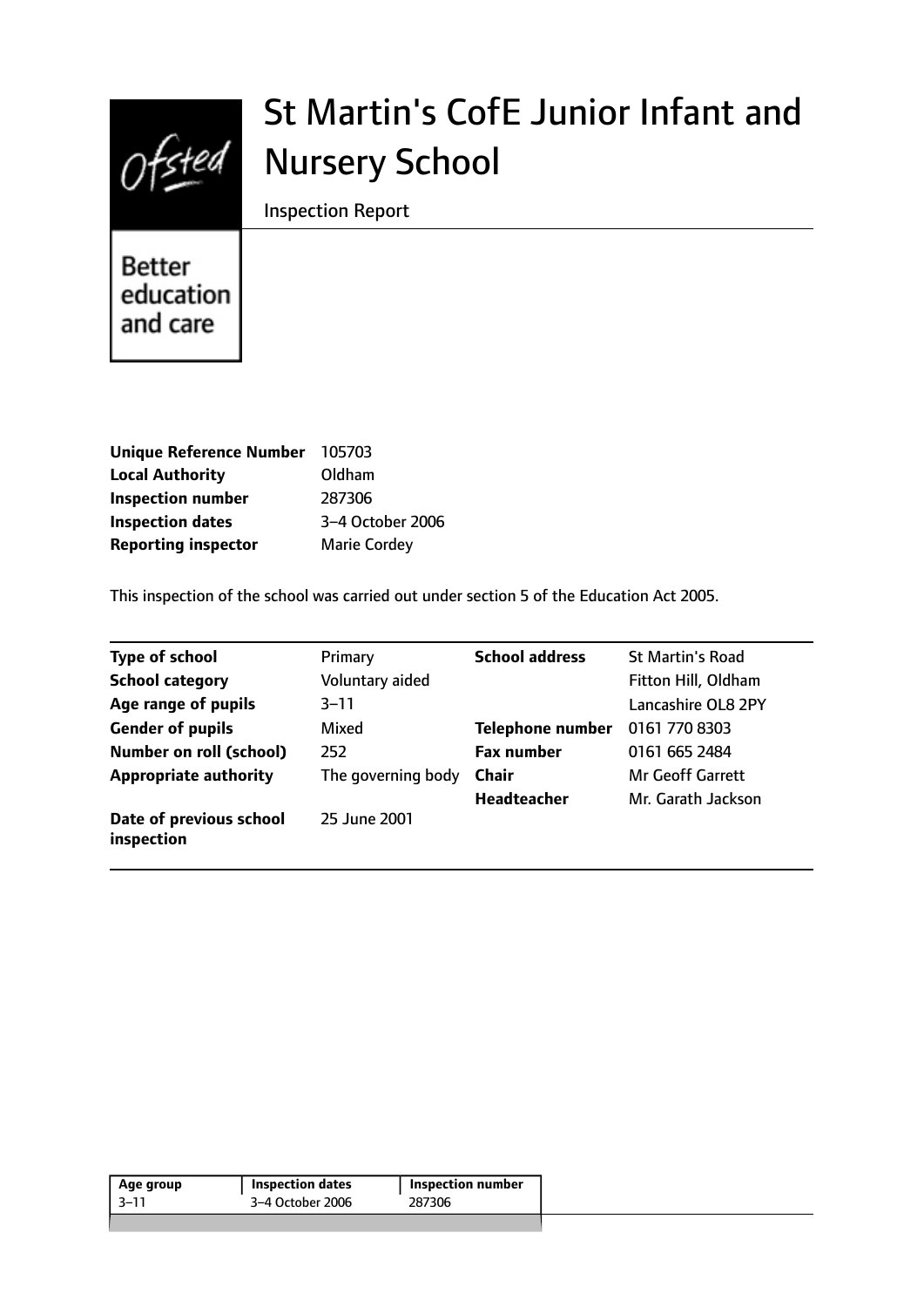© Crown copyright 2006

Website: www.ofsted.gov.uk

This document may be reproduced in whole or in part for non-commercial educational purposes, provided that the information quoted is reproduced without adaptation and the source and date of publication are stated.

Further copies of this report are obtainable from the school. Under the Education Act 2005, the school must provide a copy of this report free of charge to certain categories of people. A charge not exceeding the full cost of reproduction may be made for any other copies supplied.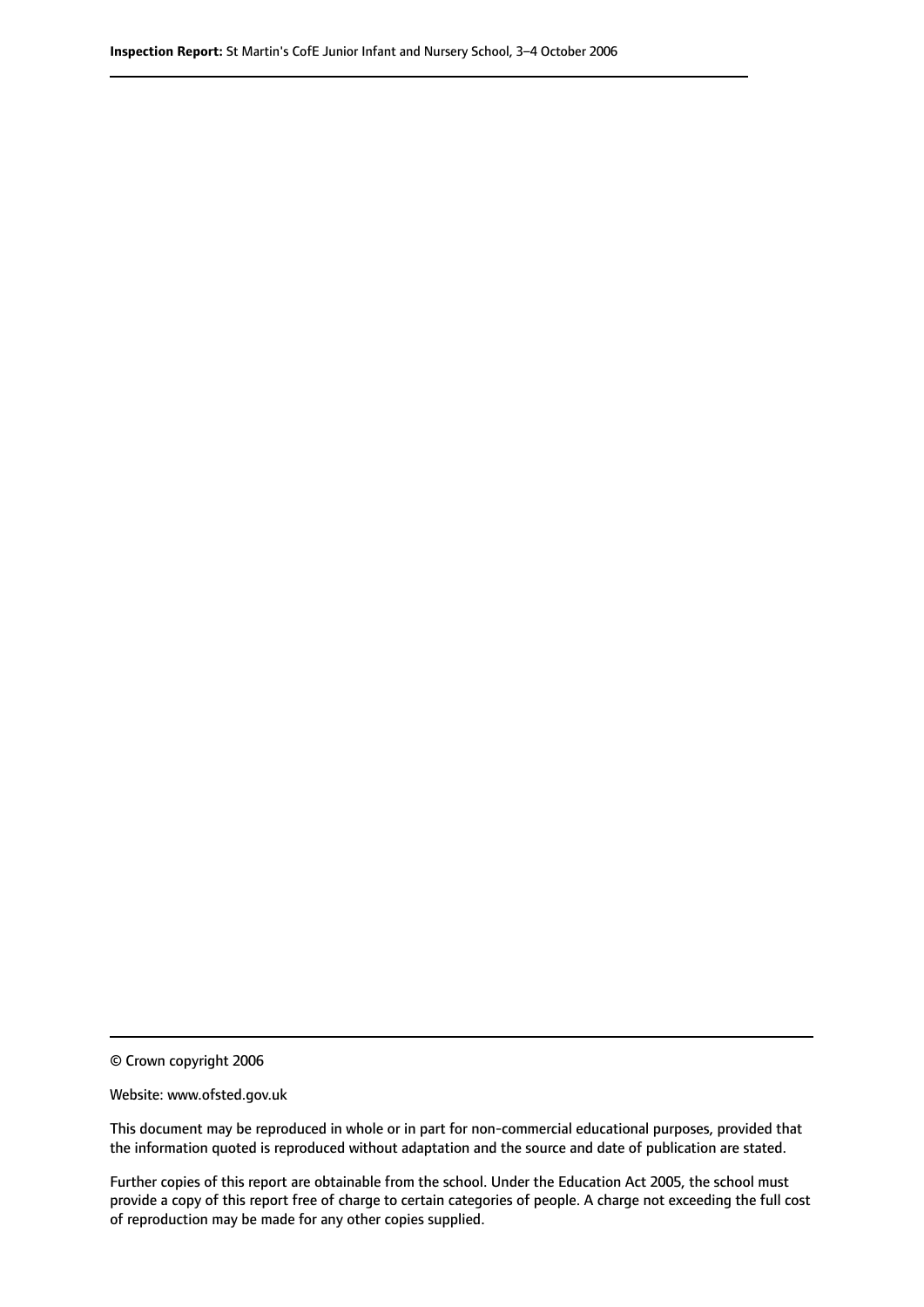# **Introduction**

The inspection was carried out by three Additional Inspectors.

## **Description of the school**

St Martin's is a larger than average school close to the town of Oldham. Most children's attainment is well below average when they start school. The vast majority of pupils are White British and there is a small number of pupils from minority ethnic backgrounds. The proportion of pupils who have learning difficulties and/or disabilities is above average. The proportion of pupils eligible for free school meals is high.

## **Key for inspection grades**

| Good         |
|--------------|
|              |
| Satisfactory |
| Inadequate   |
|              |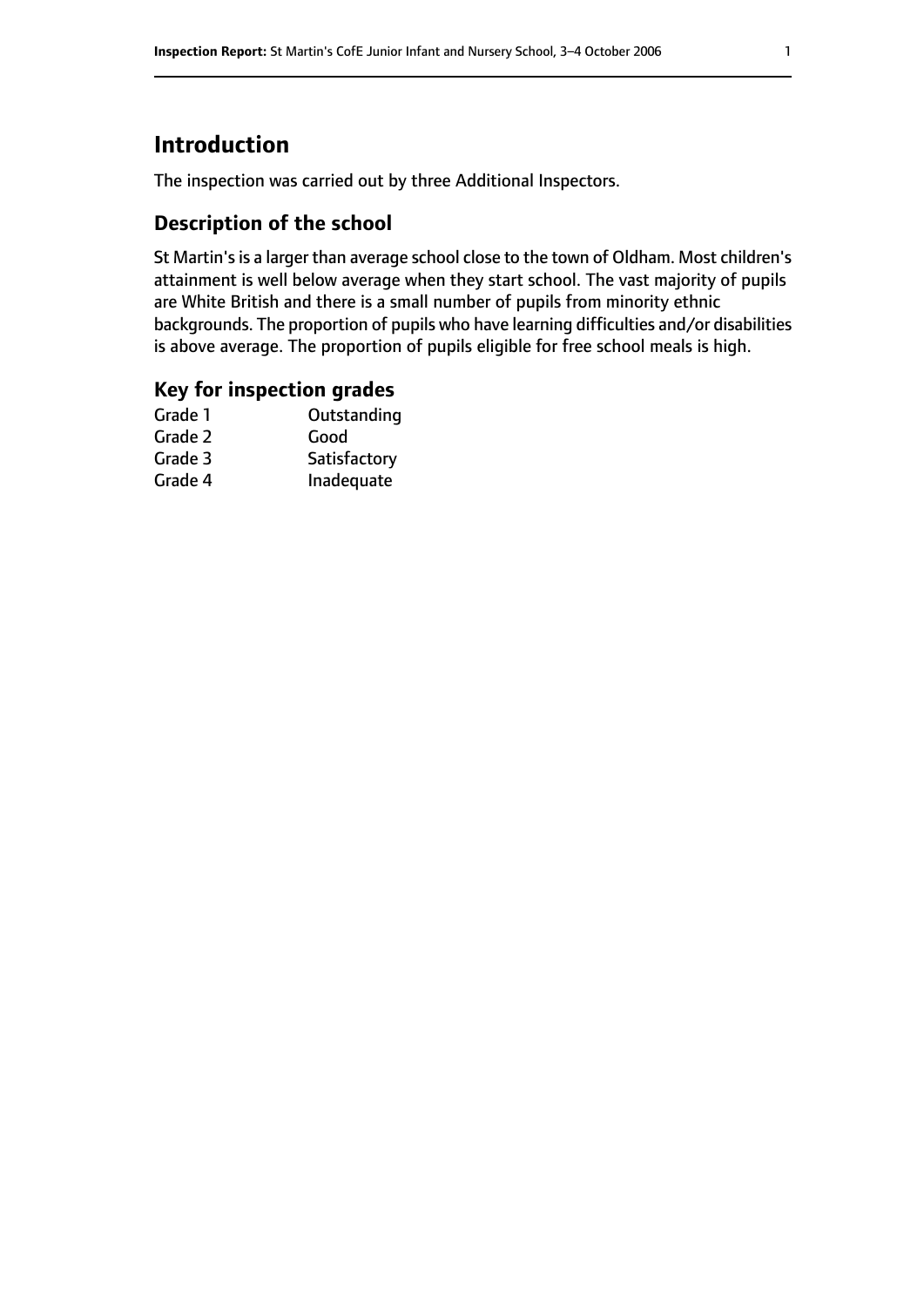## **Overall effectiveness of the school**

#### **Grade: 3**

St Martin's is an improving school that provides a satisfactory standard of education and satisfactory value for money. The headteacher is committed to providing the quality of education needed to raise achievement. In the Foundation Stage, provision is satisfactory and children make satisfactory progress. For the last few years, standards in Key Stages 1 and 2 have fluctuated and some pupils have not achieved as well as they should. The current sharp focus on raising achievement has resulted in rising standards. As a result pupils make satisfactory progress. By the time pupils leave school standards are close to average in English, mathematics and science but below average in writing.

The leadership team has effectively tackled some underachievement by pupils who have learning difficulties and/or disabilities and their progress is satisfactory. However, the parents of some of these pupils perceive that they have insufficient communication and involvement with the school. The quality of teaching and learning is satisfactory but not yet consistently good. There are examples of good practice where pupils are excited in their learning. Sometimes, however, lessons move at a slow pace, the work is not matched as well as it could be to meet the pupils' needs and pupils do not develop their speaking skills sufficiently well or participate enough in their learning.

Pupils' personal development is good: the strengths are in pupils' good behaviour and excellent spiritual development. Christian values are a cornerstone of the school's ethos and pupils are respected and learn to value both themselves and others. Additional resources for information and communication technology (ICT) have led to an improvement in pupils' ICT skills since the previous inspection. Leadership and management are satisfactory. The headteacher and deputy headteacher have a good understanding of their school. Their largely accurate self-evaluation is borne out by the inspection findings. The two exceptions are in the pupils' personal development and in their care guidance and support. Pupils' personal development and well-being are good rather than satisfactory because of the pupils' enjoyment of school and positive attitudes to learning. Parents welcome the extended school provision. The care, guidance and support for the pupils are satisfactory rather than good. The marking of pupils' work is thorough. However, assessment information is not used consistently enough to target improvement or to ensure that pupils know how to improve their work. The headteacher, staff and governors work together closely and have moved the school forward in the last year. There is satisfactory capacity to make further improvement. There has been satisfactory improvement since the previous inspection.

#### **What the school should do to improve further**

- Raise standards in writing.
- Establish strategies to inform and involve parents in their children's learning.
- Improve the consistency in the use of assessment so that pupils are clear about how to improve and teachers match work to meet the needs of all pupils.
- Encourage pupils to discuss and develop their ideas in order to raise standards in speaking.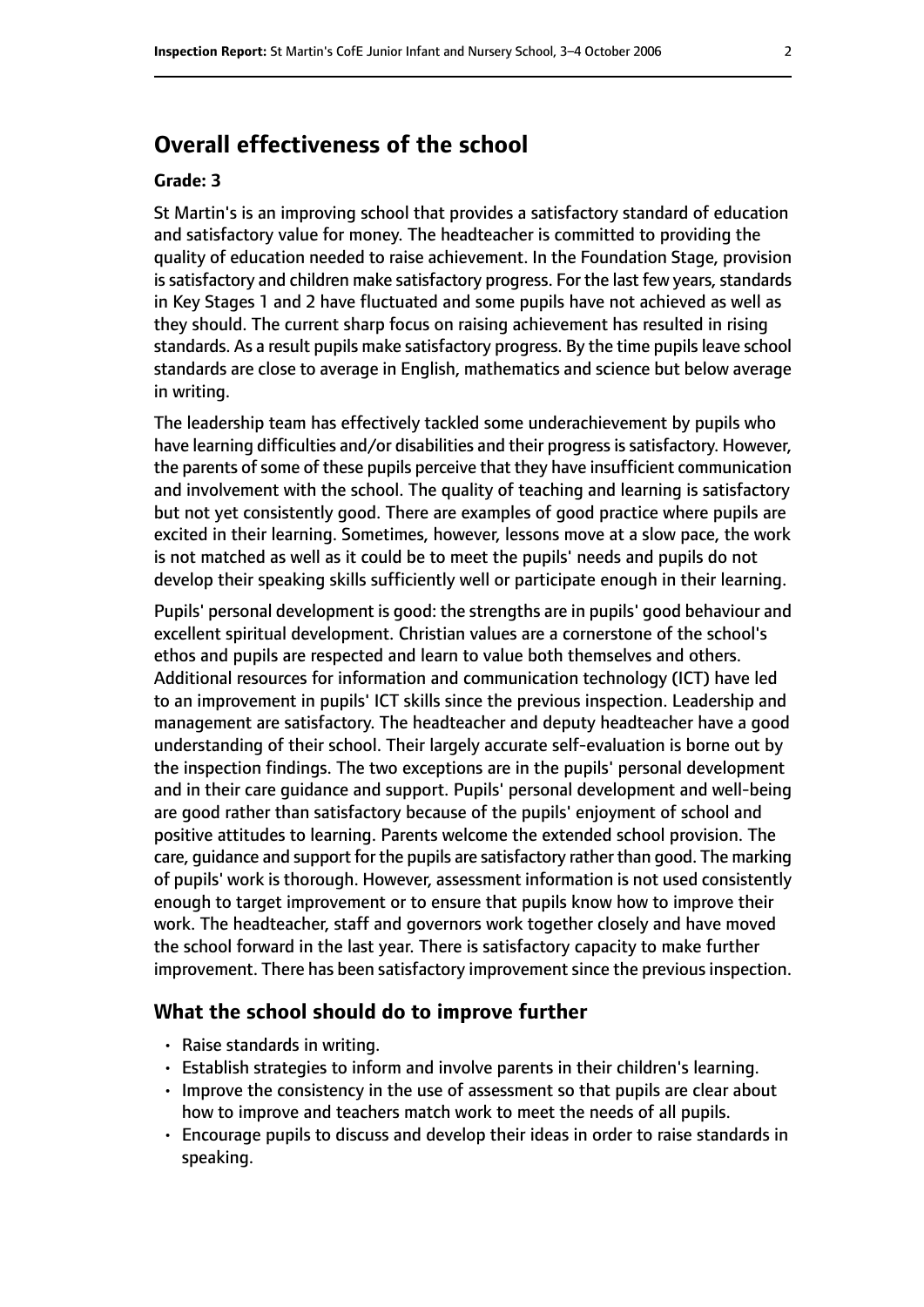## **Achievement and standards**

#### **Grade: 3**

Standards are broadly average and pupils' achievement is satisfactory. Children join the school with a wide range of abilities. Many of them have weak language, communication and social skills. Some ground is made up during the Foundation Stage and by the end of Reception children make satisfactory progress but the standards reached are still below those expected nationally. Pupils continue to make satisfactory progress throughout Key Stages 1 and 2. Attainment at the end of Key Stage 2 has been inconsistent in recent years, particularly in English and science. In 2005, attainment in mathematics and science was significantly better than the national average, with all pupils achieving at least Level 4 in science. Standards in English were in line with national expectations. These levels were not maintained in 2006, following a period of disruption caused by staff changes. Standards and achievement are improving and most pupils are working at expected levels for their age. Recent improvements in the provision for pupils with learning difficulties and/or disabilities result in these pupils making satisfactory progress.

## **Personal development and well-being**

#### **Grade: 2**

Pupils' excellent spiritual development complements good moral, social and cultural awareness firmly based on the school's Christian values. Attendance is above average and punctuality is satisfactory. The monitoring and individual attention by teaching staff and the learning mentor helps to sustain pupils' positive attitudes towards learning. Inspectors found a few parents' concerns about progress and behaviour unfounded, since the school's support systems show positive results. Nevertheless, the school recognises the need to communicate better with parents so that they are more aware and more involved in their children's learning. The pupils benefit from a friendly, cooperative atmosphere where bullying is rare and issues such as healthy living and care for others are paramount. Pupils' participation in class is satisfactory, ranging from spirited discussion and diligent independent work to restlessness when teaching is less engaging. Pupils feel safe around the school and appreciate the strong emphasis on praise, reward and recognition of effort. One typical comment from a pupil was: 'I enjoy school. I learn something new every day'. Many benefit from numerous opportunities for taking responsibility and serving the community, such as being 'playground pals' and fundraising.

# **Quality of provision**

#### **Teaching and learning**

#### **Grade: 3**

The quality of teaching and learning is satisfactory. In the Foundation Stage, good quality relationships and an understanding of young children's needsresult in children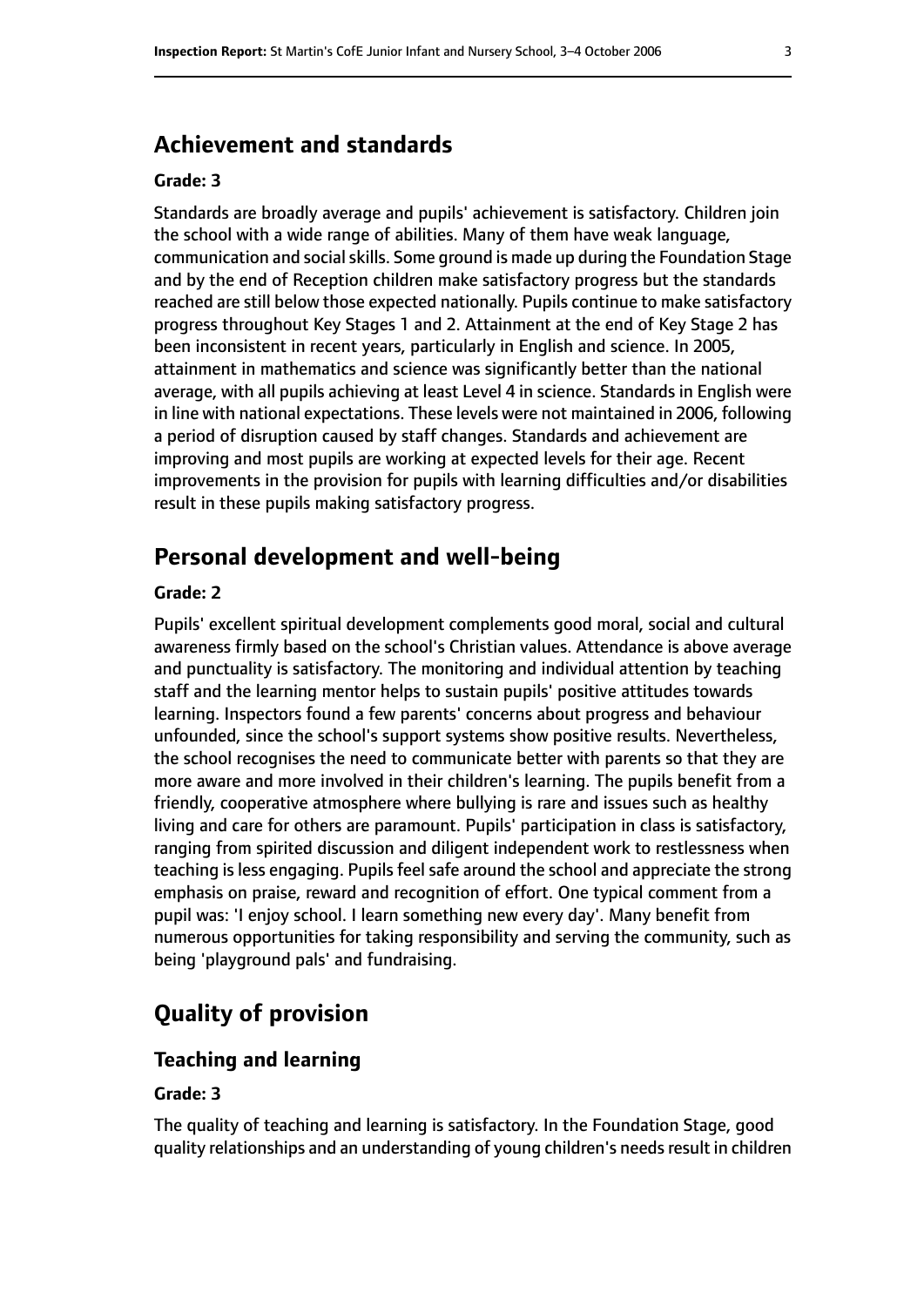who feel secure and make expected progress. In Key Stages 1 and 2, teaching is sometimes good but is mainly satisfactory. Teachers establish orderly routines that pupils generally follow without fuss. Good teaching was observed in an exciting mathematics lesson in Years 5 and 6 where pupils knew exactly what they were doing and enjoyed working together. Teachers generally plan lessons appropriately to match the work to the ages and abilities of most of the pupils. Occasionally, teachers over direct lessons and the pace of learning slows. Pupils who find learning difficult are supported appropriately. However, opportunities are missed to enable pupils to talk about and develop their ideas and to increase their vocabulary and expression when writing.

#### **Curriculum and other activities**

#### **Grade: 3**

The curriculum offers a satisfactory range of learning opportunities both in and out of school. Pupils particularly like drama and sport. Outstanding displays of pupils' work celebrate and inform learning. Better planning by teachers is helping to improve pupils' progress, particularly in English, mathematics and science. However, there is insufficient focus on enabling children to talk about their ideas and develop them so that their writing becomes more imaginative. Because of good provision for personal, health and social education, pupils adopt healthy lifestyles and have a better awareness of their responsibilities as members of the community. Provision for pupils who have learning difficulties and/or disabilities enables them to make satisfactory progress. Resources and planning for ICT have improved significantly since the previous inspection. As a result, teaching and learning are improving in all subjects.

## **Care, guidance and support**

#### **Grade: 3**

The school provides a safe, healthy working environment and good care for its pupils. Well-considered child protection procedures are in place to ensure their welfare and safety. Pupils are closely supervised both in and out of school, with detailed risk assessments conducted wherever needed. Teachers know pupils extremely well and respond to their needs, especially those of pupils with learning difficulties and/or disabilities. They increasingly promote independent learning, enabling pupils to take and demonstrate responsibility for what they do. Not all pupils are aware of their targets or know how to improve. Teachers keep adequate records of pupils' achievements but the use made of assessment information to track pupils' progress and match work to their needs is inconsistent. Most pupils relate well to adults in school. All staff are sensitive to children's feelings and anxieties, particularly those of the most vulnerable. They take particular care to include all pupils in every aspect of school life.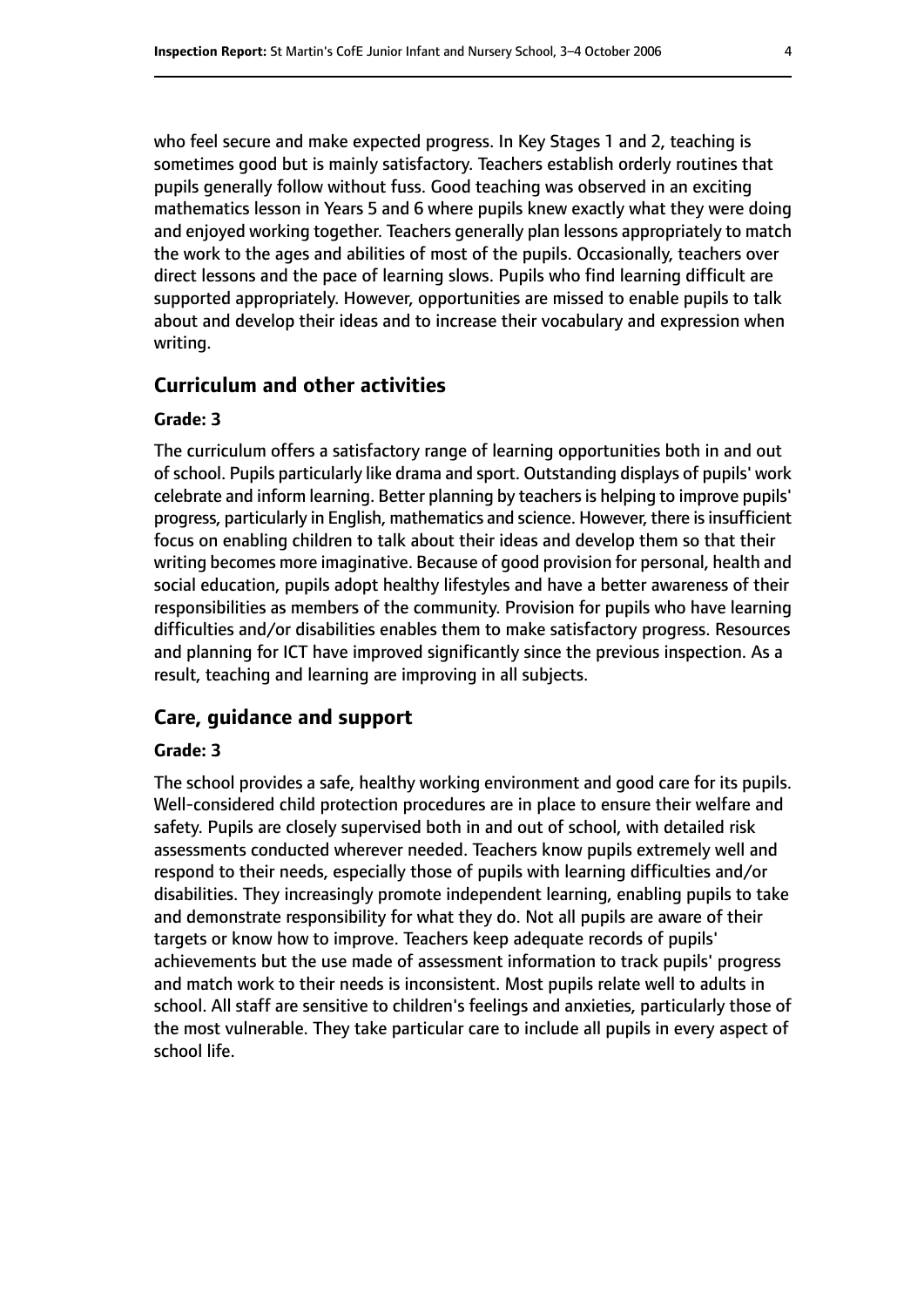## **Leadership and management**

#### **Grade: 3**

Leadership and management are satisfactory. Following a period of staffing turbulence and falling standards they are now promoting achievement effectively. The leadership team identified the school's strengths and weaknesses and highlighted pupils' underachievement. This has halted the decline and led to pupils now making satisfactory gains in their learning. This has been helped by voluntary involvement in the local authority's Intensifying Support Programme. The commitment to the pupils is reflected in their enjoyment of school and learning. As yet, some of the parents do not know enough about how well their children are doing, particularly when their child has learning difficulties and/or disabilities. The school is working towards improving the partnership with parents so they are better informed and more involved in the work of the school and their children's learning. The headteacher and governors have an accurate understanding of the strengths and weaknesses of the school and are taking action so that teachers use assessment more sharply to improve standards, particularly in writing. Governors are supportive and increasingly involved in the work of the school.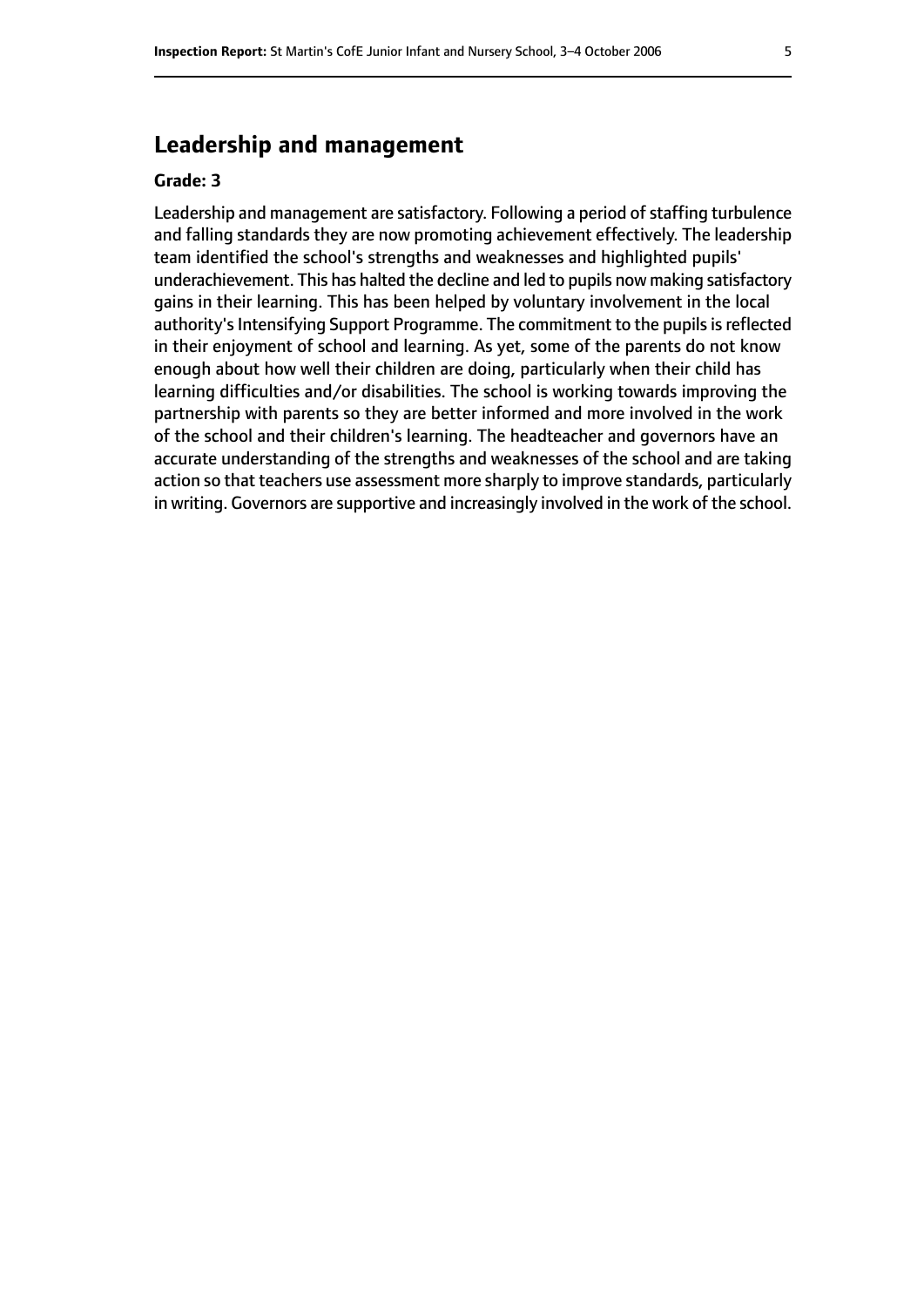**Any complaints about the inspection or the report should be made following the procedures set out inthe guidance 'Complaints about school inspection', whichis available from Ofsted's website: www.ofsted.gov.uk.**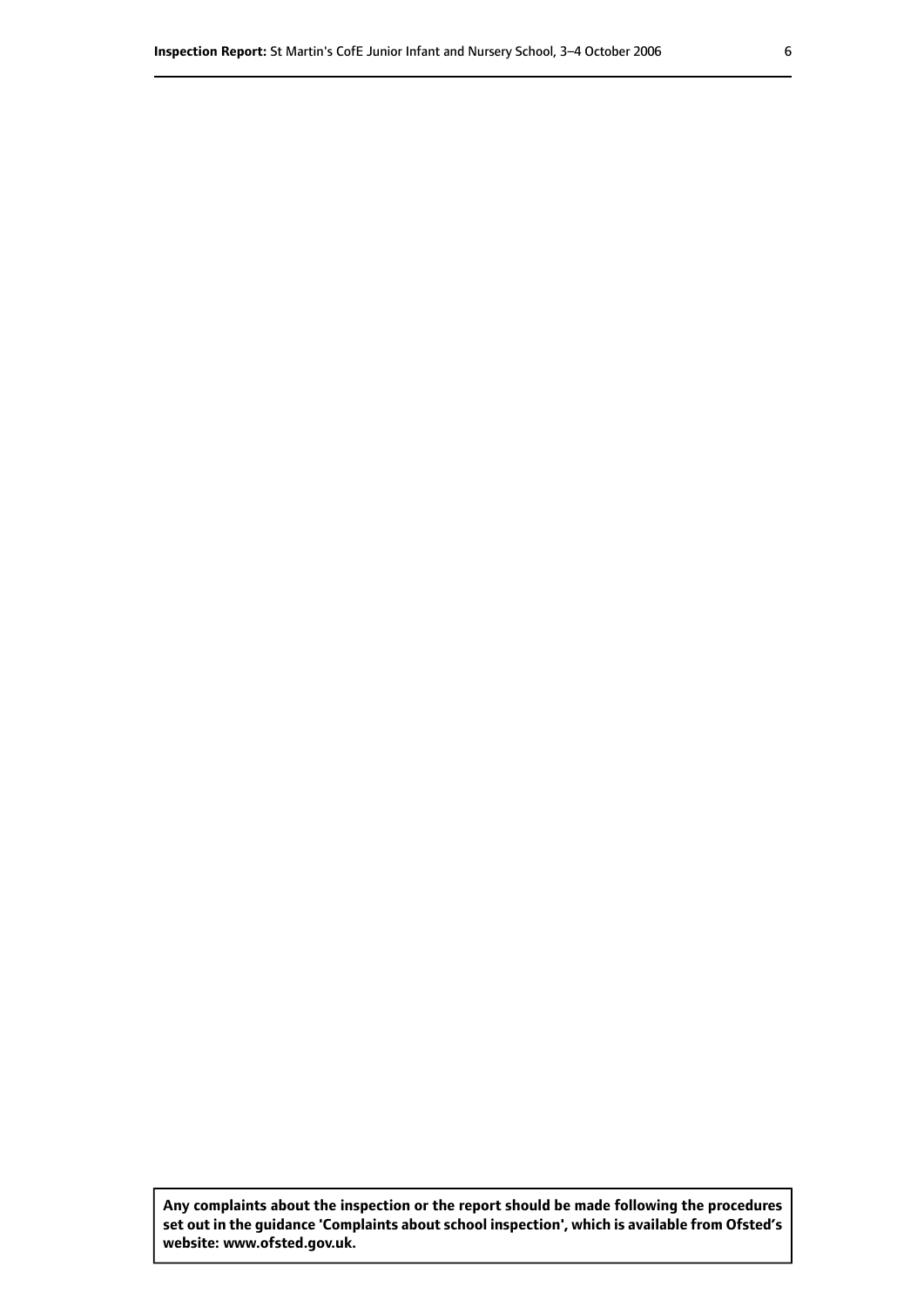# **Inspection judgements**

| Key to judgements: grade 1 is outstanding, grade 2 good, grade 3 satisfactory, and grade 4 | School         |
|--------------------------------------------------------------------------------------------|----------------|
| inadeauate                                                                                 | <b>Overall</b> |

# **Overall effectiveness**

| How effective, efficient and inclusive is the provision of education, integrated<br>care and any extended services in meeting the needs of learners? |     |
|------------------------------------------------------------------------------------------------------------------------------------------------------|-----|
| How well does the school work in partnership with others to promote learners'<br>well-being?                                                         |     |
| The quality and standards in the Foundation Stage                                                                                                    |     |
| The effectiveness of the school's self-evaluation                                                                                                    |     |
| The capacity to make any necessary improvements                                                                                                      |     |
| Effective steps have been taken to promote improvement since the last<br>inspection                                                                  | Yes |

## **Achievement and standards**

| How well do learners achieve?                                                                               |  |
|-------------------------------------------------------------------------------------------------------------|--|
| The standards <sup>1</sup> reached by learners                                                              |  |
| How well learners make progress, taking account of any significant variations between<br>groups of learners |  |
| How well learners with learning difficulties and disabilities make progress                                 |  |

## **Personal development and well-being**

| How good is the overall personal development and well-being of the<br>learners?                                  |  |
|------------------------------------------------------------------------------------------------------------------|--|
| The extent of learners' spiritual, moral, social and cultural development                                        |  |
| The behaviour of learners                                                                                        |  |
| The attendance of learners                                                                                       |  |
| How well learners enjoy their education                                                                          |  |
| The extent to which learners adopt safe practices                                                                |  |
| The extent to which learners adopt healthy lifestyles                                                            |  |
| The extent to which learners make a positive contribution to the community                                       |  |
| How well learners develop workplace and other skills that will contribute to<br>their future economic well-being |  |

## **The quality of provision**

| How effective are teaching and learning in meeting the full range of the<br>learners' needs?          |  |
|-------------------------------------------------------------------------------------------------------|--|
| How well do the curriculum and other activities meet the range of needs<br>and interests of learners? |  |
| How well are learners cared for, guided and supported?                                                |  |

 $^1$  Grade 1 - Exceptionally and consistently high; Grade 2 - Generally above average with none significantly below average; Grade 3 - Broadly average to below average; Grade 4 - Exceptionally low.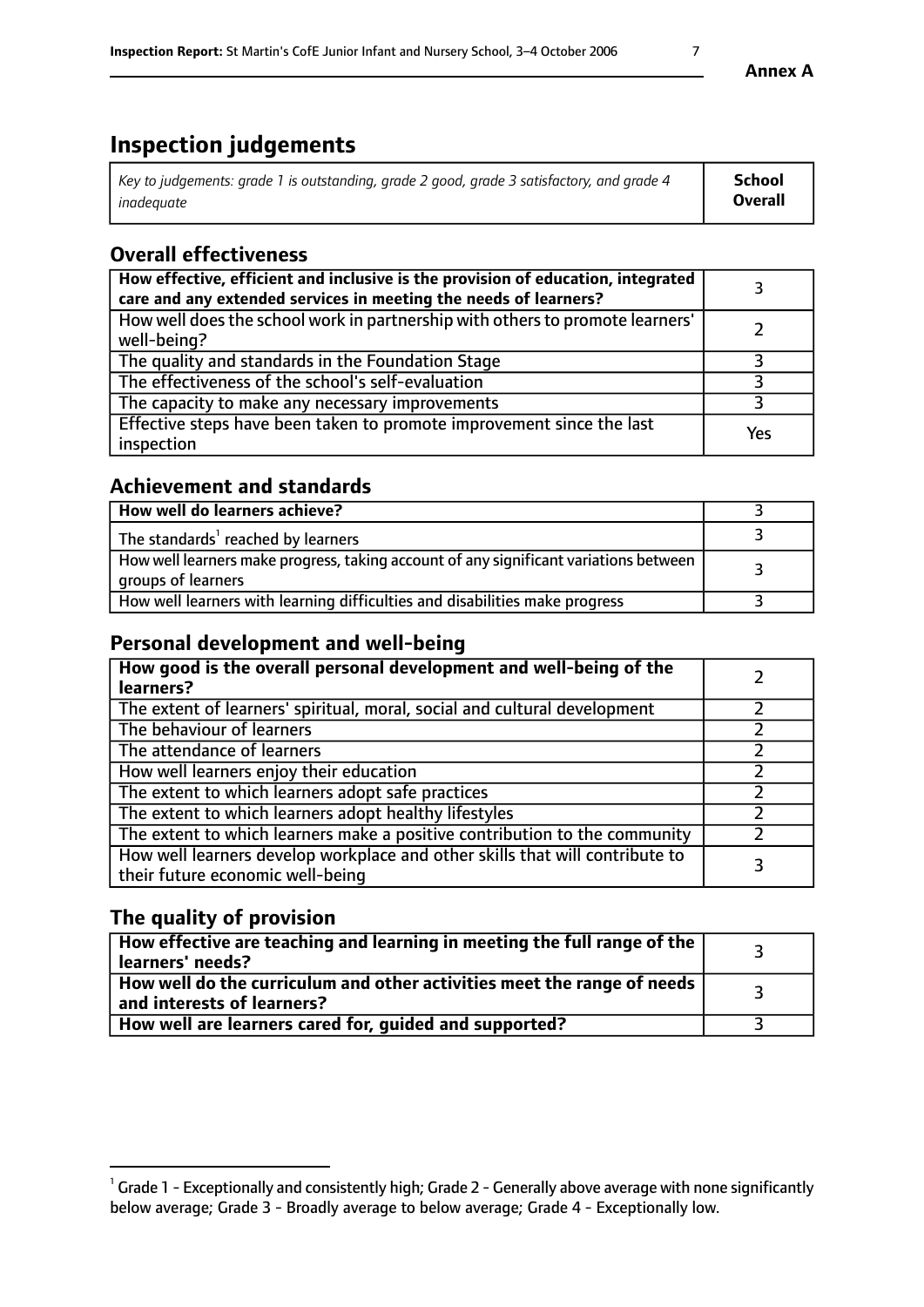# **Leadership and management**

| How effective are leadership and management in raising achievement<br>and supporting all learners?                                              | 3         |
|-------------------------------------------------------------------------------------------------------------------------------------------------|-----------|
| How effectively leaders and managers at all levels set clear direction leading<br>to improvement and promote high quality of care and education |           |
| How effectively performance is monitored, evaluated and improved to meet<br>challenging targets                                                 | 3         |
| How well equality of opportunity is promoted and discrimination tackled so<br>that all learners achieve as well as they can                     |           |
| How effectively and efficiently resources, including staff, are deployed to<br>achieve value for money                                          | 3         |
| The extent to which governors and other supervisory boards discharge their<br>responsibilities                                                  | 3         |
| Do procedures for safeguarding learners meet current government<br>requirements?                                                                | Yes       |
| Does this school require special measures?                                                                                                      | <b>No</b> |
| Does this school require a notice to improve?                                                                                                   | <b>No</b> |